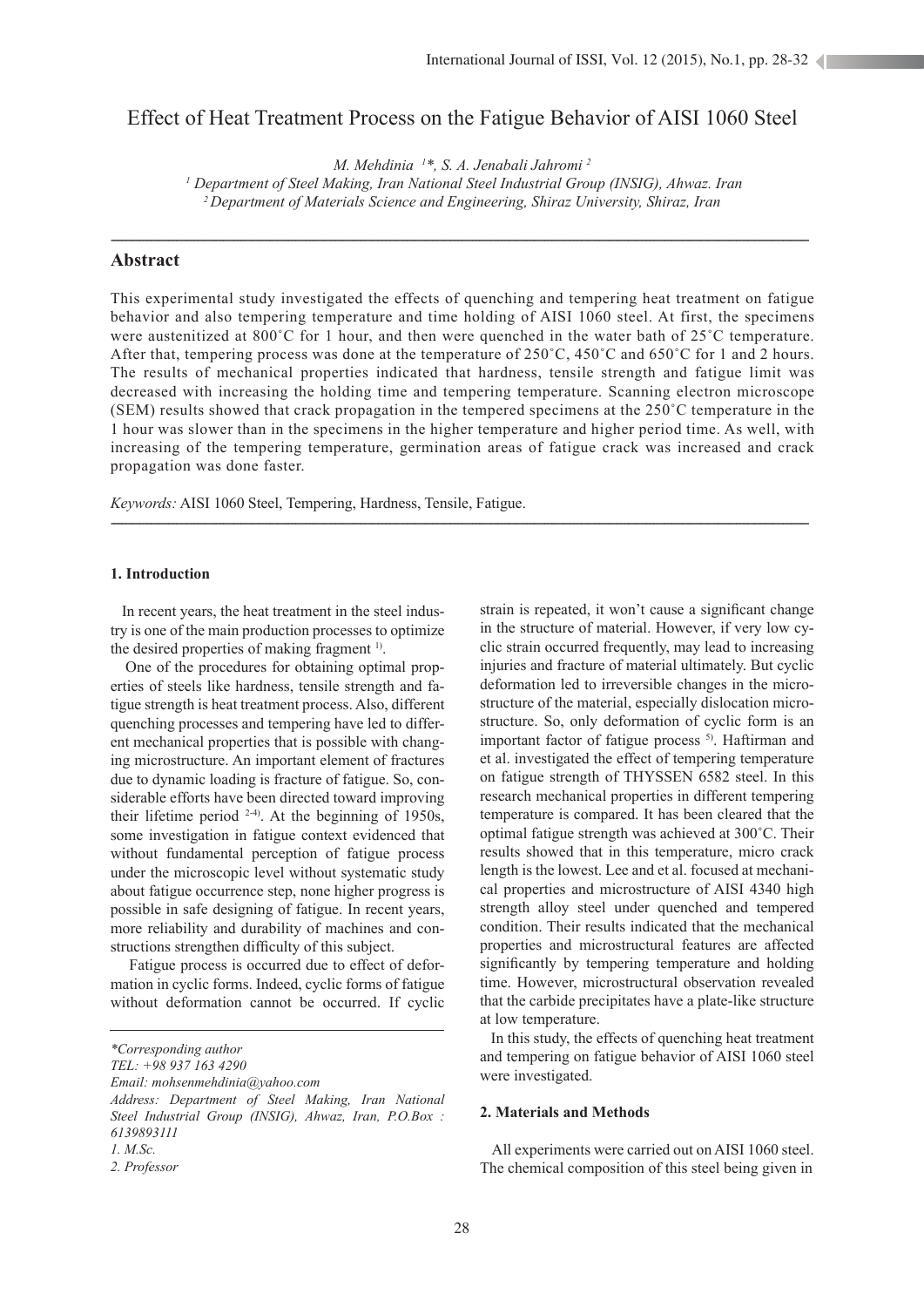Table 1. The steel was supplied in normalized condition. In this regard, a group of specimens were subjected to conventional hardening and austenitizing at 800°C for 1 hour in the furnace. Then the specimens were removed from the furnace and quenched in a water bath at 25˚C temperature.

*Table 1. Chemical analysis of AISI 1060 steel.*

| Element C Si |  | Mn. | $\mathbf{P}$ | S -                                      | Cu Mo |
|--------------|--|-----|--------------|------------------------------------------|-------|
|              |  |     |              | wt. % 0.62 0.34 0.78 0.02 0.017 0.1 0.02 |       |

 After that, tempering process was carried out at three temperatures at 250˚C, 450˚C and 650˚C using the same process for 1h and 2h and were cooled at room temperature.

 In terms of microstructural examinations, standard metallography was employed. The metallographic specimens were polished and etched in 2% nital solution. The different specimens of heat treatment were examined for tension and fatigue properties. The size and geometry of the specimens for testing procedure are based on the ASTM-E8M standard for tension testing at room temperature at the rate of 1mm/min, and fatigue testing was based on ASTM-E466 standard using a fatigue test machine of bend-rotate type, conducted with a frequency of 5800 rpm and tension ratio of R=-1. The plot of fatigue specimens of the heat treated bar have been shown in Fig. 1. Stress at 10<sup>7</sup>cycles was considered as the fatigue limit. Furthermore, fracture surfaces and micro structure were examined by scanning electron microscopy (SEM) model Leica Cambridge at an accelerating voltage of 20kv for fractography. Hardness of specimens after heat treatment was measured on HRC scale.



*Fig. 1. Size and shape of fatigue test specimen, dimensions are in mm.*

## **3. Results and Discussions**

 SEM features of the microstructure of specimens tested under tempering temperature 250˚C and 650˚C are shown in Fig. 2. As can be seen, the structure is completely martensite, so during the austenite process were provided sufficient opportunity for transformation. Tempering process was done at three temperatures of 250˚C, 450˚C and 650˚C for 1h and 2h. The results showed that tempering time and tempering temperature have a great influence on the mechanical properties. Fig. 2a,b shows the microstructure of tempering specimens at 250˚C and 650˚C, respectively. The blades of martensite of tempered specimen at 250˚C were fine and the blades of martensite were larger with increasing the tempering temperature to 650˚C temperature. It is because by increasing the tempering temperature the carbides became larger which would lead to larger martensite blades.



*Fig. 2. SEM micrographs of tempered specimens at (a) 250˚C, (b) 650˚ C for 1 h.*

 The results obtained from mechanical testing are listed in Table 2. Changes in the mechanical parameters can be interpreted on Fig. 3. It is clear that changes in tensile strength were downside with increasing tempering temperature and time from 1 to 2 hours that caused to larger martensite blades. This tempering temperature yields a rapid decrease of the dislocation density and internal stress.

*Table 2. Variation in mechanical properties of AISI 1060 steel of heat treatment processes.*

| Samples          | Ultimate<br>Strength(MPa) | Yield strength Elongation<br>(MPa) | $(\%)$ | Fatigue<br>strength $(MPa)$ | Hardness<br>(HRC) |
|------------------|---------------------------|------------------------------------|--------|-----------------------------|-------------------|
| $Q.T/1h-250°C$   | 989                       | 843                                | 12.3   | 562                         | 64                |
| $O.T/1h-450°C$   | 887                       | 730                                | 22     | 542                         | 61                |
| $Q.T/1h-650°C$   | 845                       | 618                                | 24     | 523                         | 57                |
| Q.T/2h-250°C     | 945                       | 820                                | 18.5   | 493                         | 62                |
| $Q.T/ 2h- 450°C$ | 726                       | 504                                | 24.4   | 402                         | 59                |
| $Q.T/ 2h- 650°C$ | 780                       | 610                                | 25.3   | 425                         | 55                |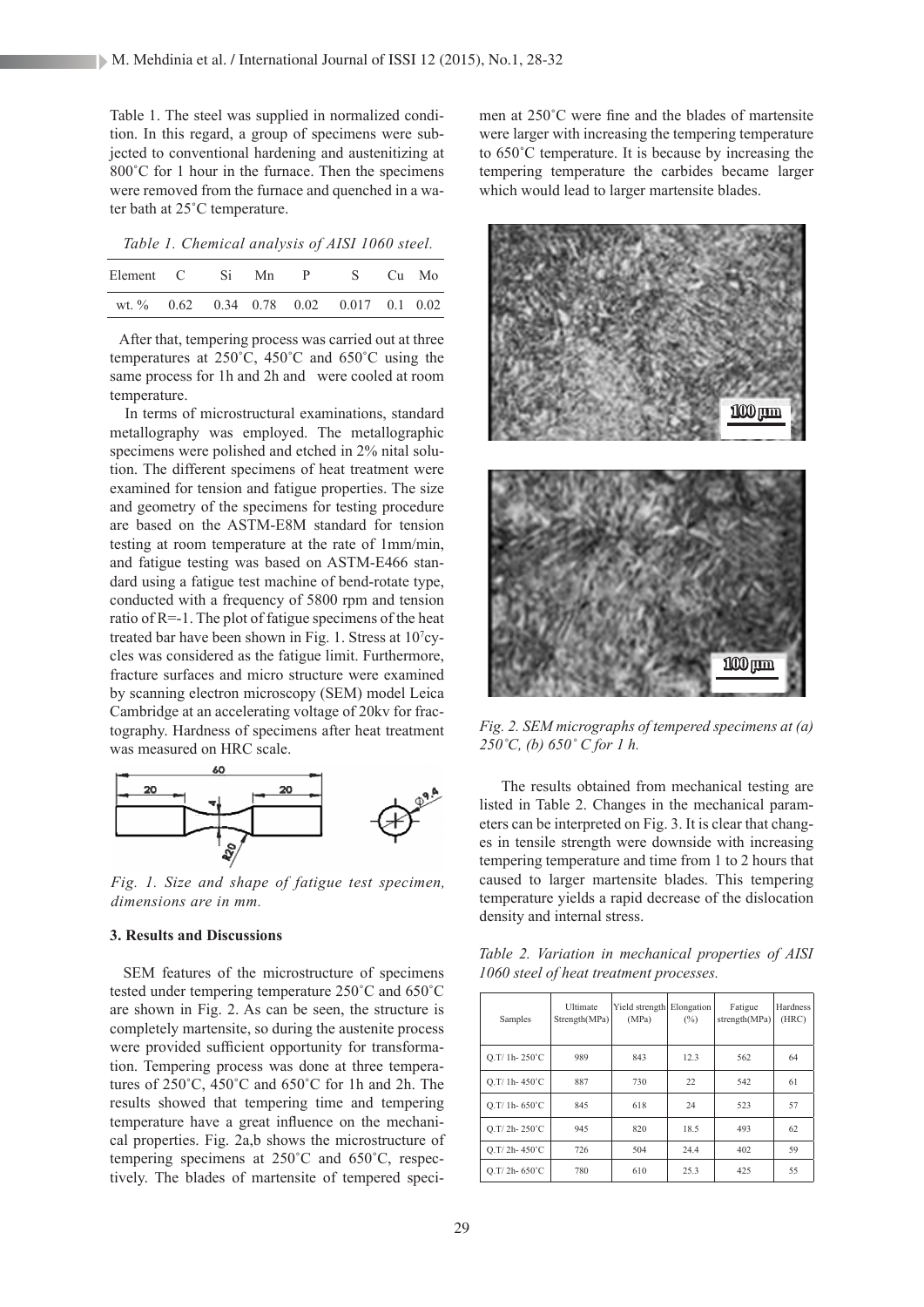

*Fig. 3. stress–strain curves at different tempering temperature for 1h and 2h.*

 Internal stress cannot be completely removed if the tempering temperature was done under 300˚C temperature. With increasing of tempering temperature to higher than 300°C temperature, yield stress and ultimate strength were reduced because of better dislocation distribution, sediment of cemented phase, and larger martensite blades <sup>6</sup>.

 Hardness test results for tempering temperature changes shown in Fig. 4. As can be observed, by increasing tempering temperature, hardness reduced. Because by increasing tempering temperature, carbon removed from martensite lattice and formed carbides caused to loss of dislocation sub-structure.



*Fig. 4. Hardness curves at different tempering temperature for 1h and 2h.*

 The S-N curves (stress- cycle plots) of the tempered specimens at 3 temperatures have been plotted in Fig. 5. Fatigue limit assumed to be at  $10<sup>7</sup>$  cycles. The curves, as expected, show that by increasing tempering temperature and holding time from 1 to 2 hours, fatigue strength is reduced. Tensile tests showed that the highest hardness and tensile strength belong to the tempered specimen at 250˚C for 1h. So it can be seen, increase of material strength caused to increase of the fatigue limit Table 2, because strengthened material shows more resistance to plastic deformation and obstacles to crack propagation  $\frac{7}{2}$ .



*Fig. 5. S-N curves of fatigue at different tempering temperature for 1h and 2h.*

 The other factors of fatigue behavior were the size and form of cemented phase, quantity of 'retained austenite' and dislocation density 8). Fine and spheroid–like sediment of cemented phase acted as an obstacle to dislocation slip and also uniform distribution of remained austenite help to the propagation of the slip. However, high density of dislocation in tempered specimens at 250°C temperature has been led to an increase in fatigue life. In addition, it can be seen at tempering temperature of 450˚C and 650˚C temperature that the fatigue resistance decrease which corresponds with the lower dislocation density and larger sediment cemented phase <sup>9)</sup>. Fatigue fracture surface of tempered specimens at 3 different temperatures shown at Fig. 6.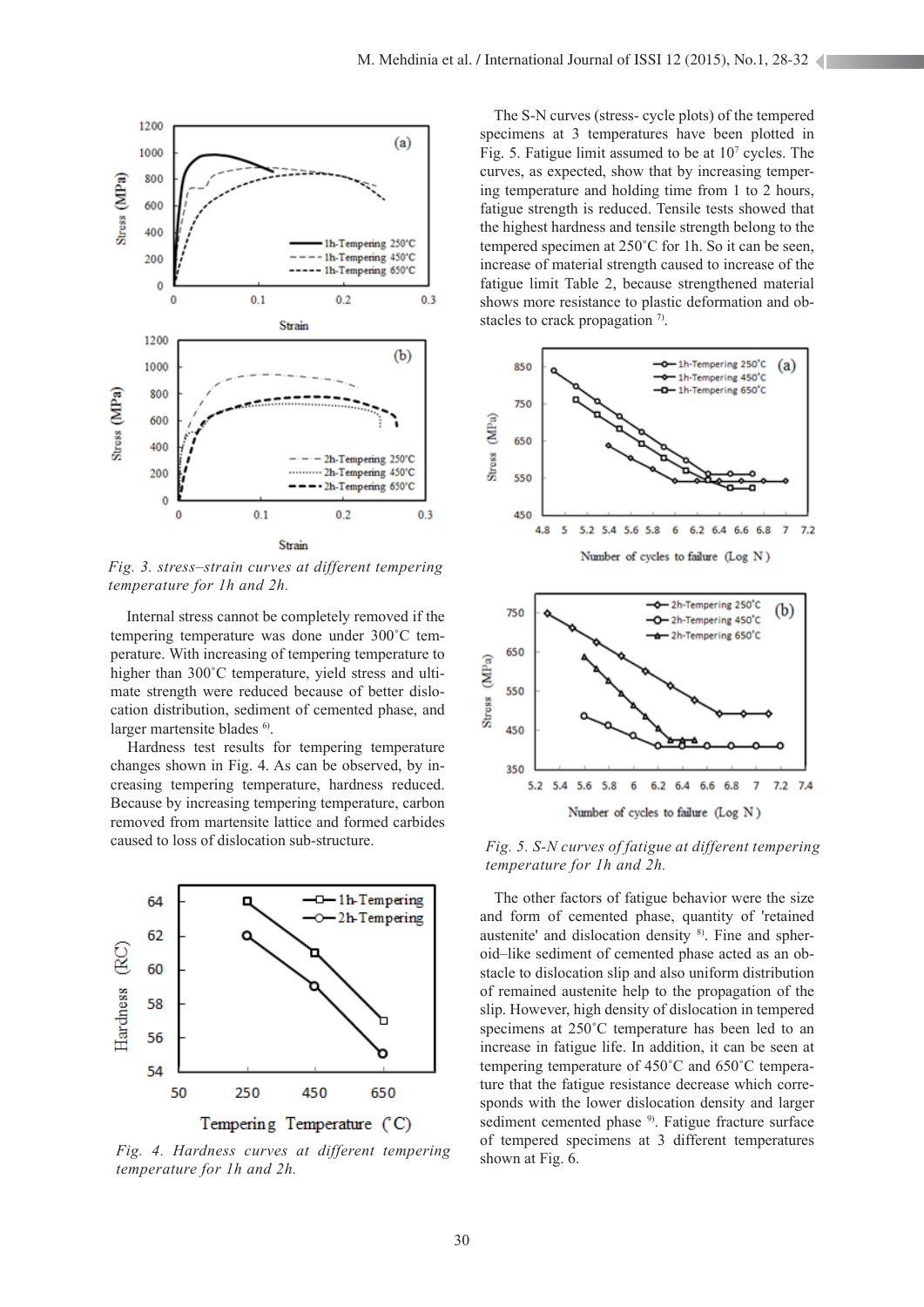

*Fig. 6. SEM fractographs of fatigue tests for 1 h and tempered at (a) 250°C, (b) 450°C, (c) 650°C.*

 It can be seen the ultimate failure of tempered specimens at 250˚C temperature Fig. 6a which is a mixture of ductile-brittle surface. Also can be viewed dimples and flats, which is the main characterized of brittle failure. Tempered specimens at this temperature has flatter failure surface than other 2 temperatures. This is related to fine grain and spheroid-like carbides, which acts as an obstacle to crack propagation. Fine grain and spheroid-like carbides have high strength and toughness which cracks has not been the ability to cut the grain and pass them. So cracks constantly change direction and their speed is less. Fig. 6b shows the fatigue fracture surface of ductile manner. It can be seen the dimples in fracture surface and impurities that have accumulated on the center of surface. However, some parts, few failures are in brittle manner. Fig. 6c shows ups and downs and holes, and these holes have been led to facilitate the germination of fatigue crack and in some parts of fracture surface near germination holes are not found, which indicates that germination occurred between layers. In these specimens, crack does not have the ability to pass the cemented particles and grows directly and because of short distance of crack, the speed of cleavage crack propagation is high.

### **4. Conclusions**

 A study of the effect of heat treatment process on fatigue behavior in AISI 1060 steel produced the following conclusion.

.Strength and hardness have been associated with time holding and tempering temperature. Tensile strength, hardness and fatigue limit have been decreased by increasing of tempering temperature and holding time.

.Mechanical testing results revealed that tempered specimens at 250°C for 1 hour, in comparison with other tempering temperature, had higher tensile strength (989MPa), fatigue limit (561MPa) and hardness (64RC). This was attributed to martensite microstructure changes and finally caused changes in boundary of fatigue crack initiation and propagation.

 $\bullet$  The fatigue fracture of tempered specimen at 250 $^{\circ}$ C had a plate-like and brittle structure. However the fatigue fracture had ductile mode in higher tempering temperature.

.By increasing the tempering temperature the area of initiation of fatigue crack increases, in addition, crack propagation at 250˚C tempering temperature for 1 hour was slower than other specimen with the higher tempering temperature.

### **References**

[1] G. E. Totten, C. E. Bates and N. A. Cinton: Handbook of Quench ant and quenching technology, ASM, (1993), 189.

[2] M. E. Said, Y. A. M. Badawy: Current Advances in Mechanical Design, Conference, Cairo, December (1988), 13.

[3] S. Y. Sirin, K. Sirin, E. Kaluc, J. Mater. Cha, 59